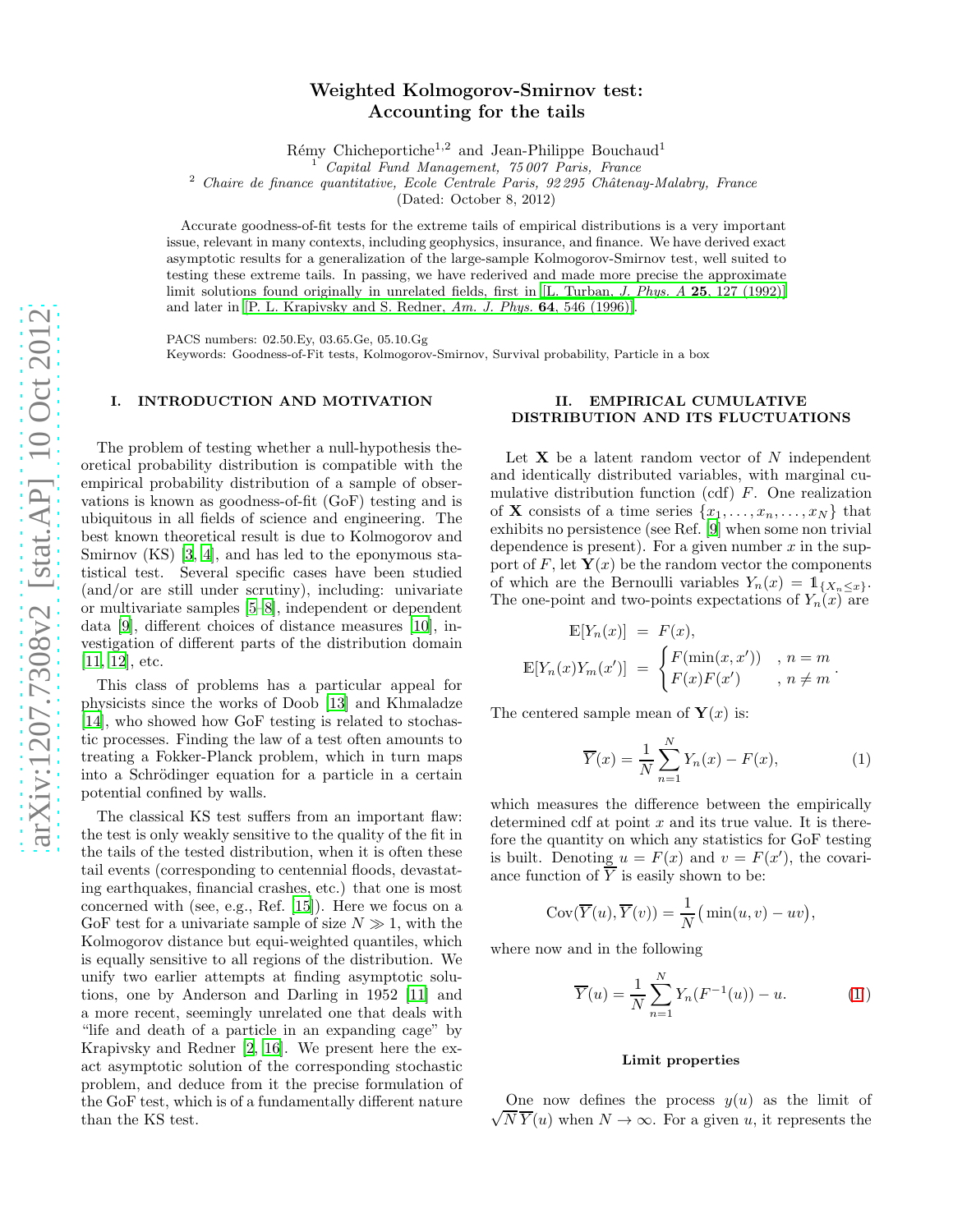difference between the empirically determined cdf of the (infinitely many)  $X$ 's and the theoretical one, evaluated at the u-th quantile. According to the Central Limit Theorem, it is Gaussian and its covariance function is given by:

<span id="page-1-0"></span>
$$
I(u, v) = \min(u, v) - uv,
$$
\n(2)

which characterizes the so-called Brownian bridge, i.e. a Brownian motion  $y(u)$  such that  $y(u=0) = y(u=1) = 0$ .

Interestingly,  $F$  does not appear in Eq.  $(2)$  anymore, so the law of any functional of the limit process  $y$  is independent of the law of the underlying finite size sample. This property is important for the design of universal GoF tests.

### Norms over processes and the Kolmogorov-Smirnov test

In order to measure a limit distance between distributions, a norm ||.|| over the space of continuous bridges needs to be chosen. Typical such norms are the norm-2 (or 'Cramer-von Mises' distance)

$$
||y||_2 = \int_0^1 y(u)^2 du,
$$

as the bridge is always integrable, or the norm-sup

$$
||y||_{\infty} = \sup_{u \in [0,1]} |y(u)|,
$$

as the bridge always reaches an extremal value (also called the Kolmogorov distance). Unfortunately, both these norms mechanically overweight the core values  $u \approx 1/2$  and disfavor the tails  $u \approx 0.1$ : since the variance of  $y(u)$  is zero at both extremes and maximal in the central value, the major contribution to  $||y||$  indeed comes from the central region. To alleviate this effect, in particular when the GoF test is intended to investigate a specific region of the domain, it is preferable to introduce additional weights and study  $||y\sqrt{\psi}||$  rather than  $||y||$  itself. Anderson and Darling show in Ref. [\[11\]](#page-5-8) that the solution to the problem with the Cramer-von Mises norm and arbitrary weights  $\psi$  is obtained by spectral decomposition of the covariance kernel, and use of Mercer's theorem. In this note we will rather focus on the case of the weights  $\psi$  being equal to the inverse variance  $\psi(u) = 1/\mathbb{V}[y(u)]$ , which equi-weights all quantiles, and with the Kolmogorov distance.

Solutions for the distributions of such varianceweighted Kolmogorov-Smirnov statistics were studied by No $\acute{e}$ , leading to the laws of the one-sided [\[17\]](#page-5-14) and twosided [\[18\]](#page-5-15) finite sample tests. They were later generalized and tabulated numerically by H. Niederhausen [\[19](#page-5-16)[–21\]](#page-5-17). However, although exact and appropriate for small samples, these solutions rely on recursive relations and are not in closed form. We instead come up with an analytic closed-form solution for large samples that relies on an elegant analogy from statistical physics.

# III. THE WEIGHTED BROWNIAN BRIDGE: LAW OF THE SUPREMUM

So again  $y(u)$  is a Brownian bridge, i.e. a centered Gaussian process on  $u \in [0,1]$  with covariance function  $I(u, v)$  given in Eq. [\(2\)](#page-1-0). In particular,  $y(0) = y(1) = 0$ with probability equal to 1, no matter how distant  $F$  is from the sample cdf around the core values. In order to zoom on these tiny differences in the tails, we weight the Brownian bridge as follows: for given  $a \in ]0,1[$  and  $b \in [a, 1]$ , we define

with

$$
\psi(u;a,b) = \begin{cases} \frac{1}{u(1-u)} , a \le u \le b \\ 0 , \text{ otherwise.} \end{cases}
$$

<span id="page-1-1"></span> $\tilde{y}(u) \equiv y(u)\sqrt{\psi(u;a,b)},$ (3)

We will characterize the law of the supremum  $K(a, b) \equiv$  $\sup_{u \in [a,b]} |\tilde{y}(u)|$ :

$$
\mathcal{P}_{\leq}(k|a,b) \equiv \mathbb{P}[K(a,b) \leq k] \n= \mathbb{P}[|\tilde{y}(u)| \leq k, \forall u \in [a,b]].
$$

#### Diffusion in a cage with moving walls

Define the time change  $t = \frac{u}{1-u}$ . The variable  $W(t) =$  $(1+t)y\left(\frac{t}{1+t}\right)$ ) is then a Brownian motion (Wiener process) on  $\left[\frac{a}{1-a}, \frac{b}{1-b}\right]$ , since one can check that:

$$
Cov(W(t), W(t')) = \min(t, t').
$$

 $P_{\leq}(k|a, b)$  can be now written as

$$
\mathcal{P}_{<}(k|a,b) = \mathbb{P}\left[|W(t)| \le k\sqrt{t}, \forall t \in \left[\frac{a}{1-a}, \frac{b}{1-b}\right]\right].
$$

The problem with initial time  $\frac{a}{1-a} = 0$  and horizon time  $\frac{b}{1-b} = T$  has been treated by Krapivsky and Redner in Ref. [\[2\]](#page-5-1) as the survival probability  $S(T; k = \sqrt{\frac{A}{2D}})$  of a Brownian particle diffusing with constant  $D$  in a cage with walls expanding as  $\sqrt{At}$ . Their result is that for large  $T$ .

$$
S(T;k) \equiv \mathcal{P}_{<}(k|0, \frac{T}{1+T}) \propto T^{-\theta(k)}.
$$

They obtain analytical expressions for  $\theta(k)$  in both limits  $k \to 0$  and  $k \to \infty$ . The limit solutions of the very same differential problem were found earlier by Turban for the critical behavior of the directed self-avoiding walk in parabolic geometries [\[1](#page-5-0)].

We take here a slightly different route, suggested by Anderson and Darling in Ref. [\[11\]](#page-5-8) but where the authors did not come to a conclusion. Our contributions are: (i) we treat the general case  $a > 0$  for any k; (ii) we explicitly compute the k-dependence of both the exponent and the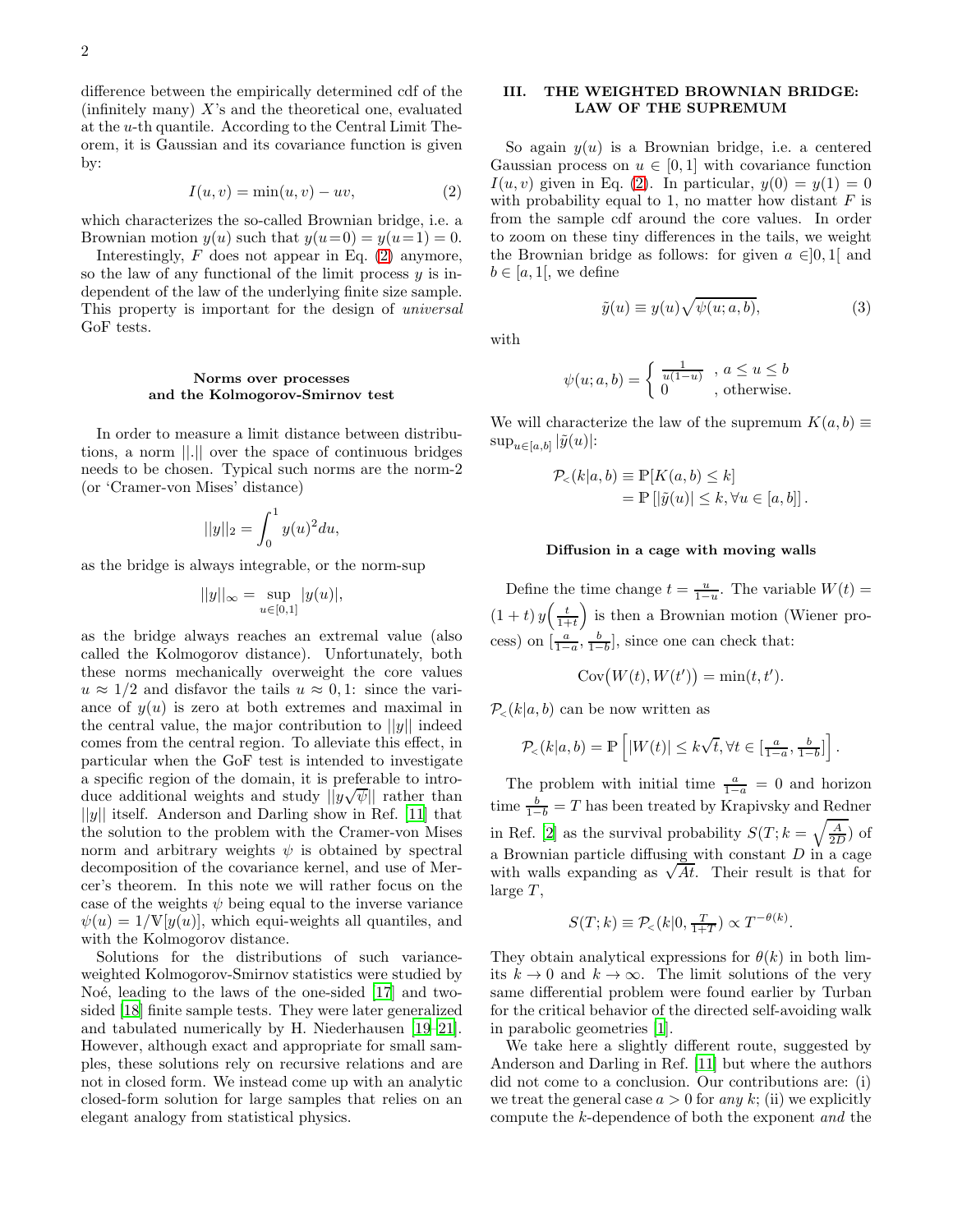prefactor of the power-law decay; and (iii) we provide the link with the theory of GoF tests and compute the preasymptotic distribution when  $[a, b] \rightarrow [0, 1]$  of the weighted Kolmogorov-Smirnov test statistics.

Choosing a constant weight function  $\psi$  instead of the one above corresponds to the usual KS case and leads, after appropriate change of variable and time change, to a similar problem of a Brownian diffusion inside a box with walls moving at constant velocity. Since the walls now expand as  $Vt$  faster than the diffusive particle can move, the survival probability clearly decays to a positive value. The resulting survival probability turns out to be the usual Kolmogorov-Smirnov distribution. Other choices of  $\psi$  generally result in much harder problems.

Still, a simple and elegant GoF test for the tails only can be designed starting with digital weights in the form  $\psi(u; a) = \mathbb{1}_{\{u \ge a\}}$  or  $\psi(u; b) = \mathbb{1}_{\{u \le b\}}$  for upper and lower tail, respectively. The corresponding test laws can be read off Eq. (5.9) in Ref. [\[11\]](#page-5-8). [\[26\]](#page-5-18) Investigation of both tails is attained with  $\psi(u; q) = 1_{\{u \leq 1-q\}} + 1_{\{u \geq q\}}$  (where  $q > \frac{1}{2}$ ).

#### An Ornstein-Uhlenbeck process with fixed walls

Introducing now the new time change  $\tau = \ln \sqrt{\frac{1-a}{a}} t$ , the variable  $Z(\tau) = W(t)/\sqrt{t}$  is a stationary Ornstein-Uhlenbeck process on  $[0, T]$  where

<span id="page-2-1"></span>
$$
T = \ln \sqrt{\frac{b(1-a)}{a(1-b)}},\tag{4}
$$

and

$$
Cov(Z(\tau), Z(\tau')) = e^{-|\tau - \tau'|}.
$$

Its dynamics is described by the stochastic differential equation

$$
dZ(T) = -Z(T)dT + \sqrt{2}dB(T), \qquad (5)
$$

with  $B(T)$  an independent Wiener process. The initial condition for  $T = 0$  (corresponding to  $b = a$ ) is  $Z(0) =$  $y(a)/\sqrt{\mathbb{V}[y(a)]}$ , a random Gaussian variable of zero mean and unit variance. The distribution  $P_{\leq}(k|a, b)$  can now be understood as the unconditional survival probability of a mean-reverting particle in a cage with fixed absorbing walls:

$$
\mathcal{P}_{\leq}(k|T) = \mathbb{P}\left[-k \leq Z(\tau) \leq k, \forall \tau \in [0, T]\right]
$$

$$
= \int_{-k}^{k} f_T(z; k) dz,
$$

where

$$
f_T(z; k)dz = \mathbb{P}\big[Z(T) \in [z, z + dz] | \{Z(\tau)\}_{\tau < T}\big]
$$

is the density probability of the particle being at z at time T, when walls are in  $\pm k$ . Its dependence on k, although not explicit on the right hand side, is due to the boundary condition associated with the absorbing walls (it will be dropped in the following for the sake of readability) [\[27\]](#page-6-0).

The Fokker-Planck equation governing the evolution of the density  $f_T(z)$  reads

$$
\partial_{\tau} f_{\tau}(z) = \partial_{z} \left[ z f_{\tau}(z) \right] + \partial_{z}^{2} \left[ f_{\tau}(z) \right], \quad 0 < \tau \leq T.
$$

Calling  $\mathcal{H}_{\text{FP}}$  the second order differential operator  $-\left[1+z\partial_z+\partial_z^2\right]$ , the full problem thus amounts to finding the general solution of

$$
\begin{cases}\n-\partial_{\tau}f_{\tau}(z) = \mathcal{H}_{\text{FP}}(z)f_{\tau}(z) \\
f_{\tau}(\pm k) = 0, \forall \tau \in [0, T]\n\end{cases}.
$$

We have explicitly introduced a minus sign since we expect that the density decays with time in an absorption problem. Because of the term  $z\partial_z$ ,  $\mathcal{H}_{\text{FP}}$  is not hermitian and thus cannot be diagonalized. However, as is well known, one can define  $f_{\tau}(z) = e^{-\frac{z^2}{4}} \phi_{\tau}(z)$  and the Fokker-Planck equation becomes

$$
\begin{cases}\n-\partial_{\tau}\phi_{\tau}(z) = \left[-\partial_z^2 + \frac{1}{4}z^2 - \frac{1}{2}\mathbb{1}\right]\phi_{\tau}(z) \\
\phi_{\tau}(\pm k) = 0, \forall \tau \in [0, T]\n\end{cases}
$$

and its Green's function, i.e. the (separable) solution conditionally on the initial position  $(z_i, T_i)$ , is the superposition of all modes

$$
G_{\phi}(z,T \mid z_i,T_i) = \sum_{\nu} e^{-\theta_{\nu}(T-T_i)} \widehat{\varphi}_{\nu}(z) \widehat{\varphi}_{\nu}(z_i),
$$

where  $\hat{\varphi}_{\nu}$  are the normalized solutions of the stationary Schrödinger equation

$$
\begin{cases}\n\left[-\partial_z^2 + \frac{1}{4}z^2\right]\varphi_{\nu}(z) = \left(\theta_{\nu} + \frac{1}{2}\right)\varphi_{\nu}(z) \\
\varphi_{\nu}(\pm k) = 0\n\end{cases}
$$

each decaying with its own energy  $\theta_{\nu}$ , where  $\nu$  labels the different solutions with increasing eigenvalues, and the set of eigenfunctions  $\{\hat{\varphi}_{\nu}\}\$  defines an orthonormal basis of the Hilbert space on which  $\mathcal{H}_{S}(z) = \left[-\partial_z^2 + \frac{1}{4}z^2\right]$  acts. In particular,

<span id="page-2-0"></span>
$$
\sum_{\nu} \widehat{\varphi}_{\nu}(z)\widehat{\varphi}_{\nu}(z') = \delta(z - z'),\tag{6}
$$

so that indeed  $G(z, T_i | z_i, T_i) = \delta(z - z_i)$ , and the general solution writes

$$
f_T(z_T;k) = \int_{-k}^k e^{\frac{z_1^2 - z_T^2}{4}} G_{\phi}(z_T,T \mid z_i,T_i) f_0(z_i) dz_i,
$$

where  $T_i = 0$ , which corresponds to the case  $b = a$  in Eq. [\(3\)](#page-1-1), and  $f_0$  is the distribution of the initial value  $z_i$ which is here, as noted above, Gaussian with unit variance.

 $\mathcal{H}_\text{S}$  figures out an harmonic oscillator of mass  $\frac{1}{2}$  and frequency  $\omega = \frac{1}{\sqrt{2}}$  $\frac{1}{2}$  within an infinitely deep well of width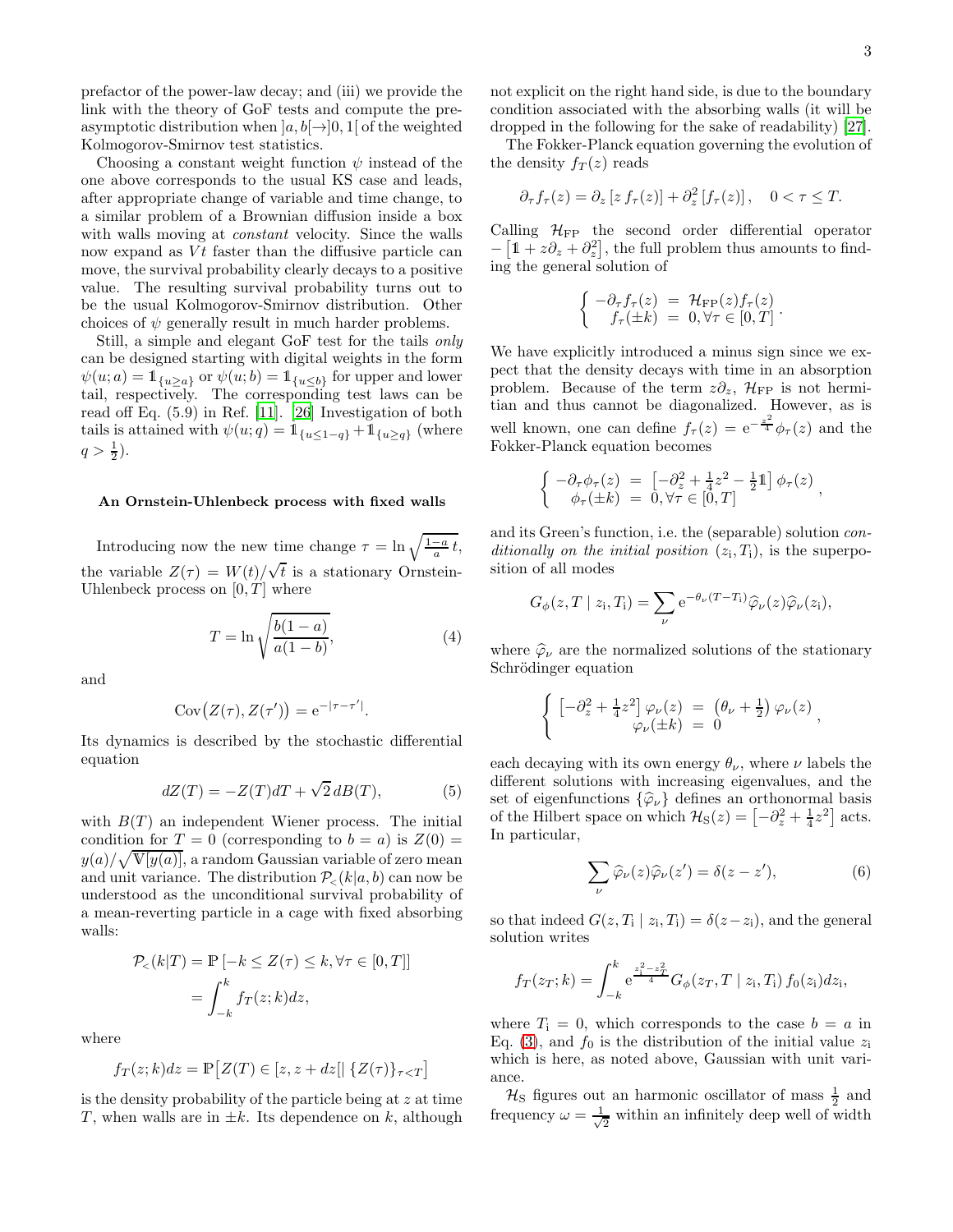2k: its eigenfunctions are parabolic cylinder functions [\[22,](#page-5-19) [23\]](#page-5-20)

$$
y_{+}(\theta; z) = e^{-\frac{z^{2}}{4}} {}_{1}F_{1}\left(-\frac{\theta}{2}, \frac{1}{2}, \frac{z^{2}}{2}\right)
$$

$$
y_{-}(\theta; z) = z e^{-\frac{z^{2}}{4}} {}_{1}F_{1}\left(\frac{1-\theta}{2}, \frac{3}{2}, \frac{z^{2}}{2}\right)
$$

properly normalized. The only acceptable solutions for a given problem are the linear combinations of  $y_+$  and  $y_$  which satisfy orthonormality [\(6\)](#page-2-0) and the boundary conditions: for periodic boundary conditions, only the integer values of  $\theta$  would be allowed, whereas with our Dirichlet boundaries  $|\widehat{\varphi}_{\nu}(k)| = -|\widehat{\varphi}_{\nu}(-k)| = 0$ , real noninteger eigenvalues  $\theta$  are allowed. [\[28](#page-6-1)] For instance, the fundamental level  $\nu = 0$  is expected to be the symmetric solution  $\hat{\varphi}_0(z) \propto y_+(\theta_0; z)$  with  $\theta_0$  the smallest possible value compatible with the boundary condition:

$$
\theta_0(k) = \inf_{\theta > 0} \{ \theta : y_+(\theta; k) = 0 \}.
$$
 (7)

In what follows, it will be more convenient to make the k-dependence explicit, and a hat will denote the solution with the normalization relevant to our problem, namely  $\hat{\varphi}_0(z; k) = y_+(\theta_0(k); z)/||y_+||_k$ , with the norm

$$
||y_{+}||_{k}^{2} \equiv \int_{-k}^{k} y_{+}(\theta_{0}(k); z)^{2} dz,
$$

so that  $\int_{-k}^{k} \widehat{\varphi}_{\nu}(z;k)^2 dz = 1.$ 

### Asymptotic survival rate

Denoting by  $\Delta_{\nu}(k) \equiv [\theta_{\nu}(k) - \theta_{0}(k)]$  the gap between the excited levels and the fundamental, the higher energy modes  $\hat{\varphi}_{\nu}$  cease to contribute to the Green's function when  $\Delta_{\nu}T \gg 1$ , and their contributions to the above sum die out exponentially as  $T$  grows. Eventually, only the lowest energy mode  $\theta_0(k)$  remains, and the solution tends to

$$
f_T(z; k) = A(k) e^{-\frac{z^2}{4}} \hat{\varphi}_0(z; k) e^{-\theta_0(k)T},
$$

when  $T \gg (\Delta_1)^{-1}$ , with

<span id="page-3-0"></span>
$$
A(k) = \int_{-k}^{k} e^{\frac{z_1^2}{4}} \hat{\varphi}_0(z_1; k) f_0(z_1) dz_1.
$$
 (8)

Let us come back to the initial problem of the weighted Brownian bridge reaching its extremal value in  $[a, b]$ . If we are interested in the limit case where  $a$  is arbitrarily close to 0 and b close to 1, then  $T\to\infty$  and the solution is thus given by

$$
\mathcal{P}_{<}(k|T) = A(k) e^{-\theta_0(k)T} \int_{-k}^{k} e^{-\frac{z^2}{4}} \widehat{\varphi}_0(z;k) dz
$$

$$
= \widetilde{A}(k) e^{-\theta_0(k)T},
$$

with  $\widetilde{A}(k) \equiv \sqrt{2\pi}A(k)^2$ .

We now compute explicitly the limit behavior of both  $\theta_0(k)$  and  $A(k)$ .

 $|k \to \infty|$  As k goes to infinity, the absorption rate  $\theta_0(k)$  is expected to converge toward 0: intuitively, an infinitely far barrier will not absorb anything. At the same time,  $P_{\leq}(k|T)$  must tend to 1 in that limit. So  $A(k)$  necessarily tends to unity. Indeed,

$$
\theta_0(k) \xrightarrow{k \to \infty} \sqrt{\frac{2}{\pi}} k e^{-\frac{k^2}{2}} \to 0,
$$
\n
$$
\widetilde{A}(k) \xrightarrow{k \to \infty} \left( \int_{-\infty}^{\infty} \widehat{\varphi}_0(z; \infty)^2 dz \right)^2 = 1.
$$
\n(9)

In principle, we see from Eq. [\(8\)](#page-3-0) that corrections to the latter arise both (and jointly) from the functional relative difference of the solution  $\epsilon(z; k) = y_+(\theta_0(k); z)/y_+(0; z) - 1$ , and from the finite integration limits ( $\pm k$  instead of  $\pm \infty$ ). However, it turns out that the correction of the first kind is of second order in  $\epsilon$ . [\[29\]](#page-6-2) The correction to  $A(k)$  is thus dominated by the finite integration limits  $\pm k$ , so that

$$
\widetilde{A}(k \to \infty) \approx \text{erf}\left(\frac{k}{\sqrt{2}}\right)^2. \tag{10}
$$

 $k \to 0$  For small k, the system behaves like a free particle in a sharp and infinitely deep well, since the quadratic potential is almost flat around 0. The fundamental mode becomes then

$$
\widehat{\varphi}_0(z; k \to 0) = \frac{1}{\sqrt{k}} \cos\left(\frac{\pi z}{2k}\right),
$$

and consequently

$$
\theta_0(k) \xrightarrow{k \to 0} \frac{\pi^2}{4k^2} - \frac{1}{2},
$$
\n
$$
\widetilde{A}(k) \xrightarrow{k \to 0} \left( \int_{-k}^k \frac{e^{-\frac{z^2}{4}}}{(2\pi)^{\frac{1}{4}}} \frac{1}{\sqrt{k}} \cos\left(\frac{\pi z}{2k}\right) dz \right)^2
$$
\n
$$
\approx \frac{1}{\sqrt{2\pi k}} \left( \frac{4k}{\pi} \right)^2 = \frac{16}{\pi^2 \sqrt{2\pi}} k.
$$
\n(12)

We show in Fig. [1](#page-4-0) the functions  $\theta_0(k)$  and  $A(k)$  computed numerically from the exact solution, together with their asymptotic analytic expressions. In intermediate values of  $k$  (roughly between 0.5 and 3) these limit expressions fail to reproduce the exact solution.

# Higher modes and validity of the asymptotic  $(N \gg 1)$  solution

Higher modes  $\nu > 0$  with energy gaps  $\Delta_{\nu} \lesssim 1/T$ must in principle be kept in the pre-asymptotic computation. This, however, is irrelevant in practice since the gap  $\theta_1 - \theta_0$  is never small. Indeed,  $\hat{\varphi}_1(z; k)$  is proportional to the asymmetric solution  $y_-(\theta_1(k); z)$  and its energy

$$
\theta_1(k)=\inf_{\theta>\theta_0(k)}\left\{\theta:y_-(\theta;k)=0\right\}
$$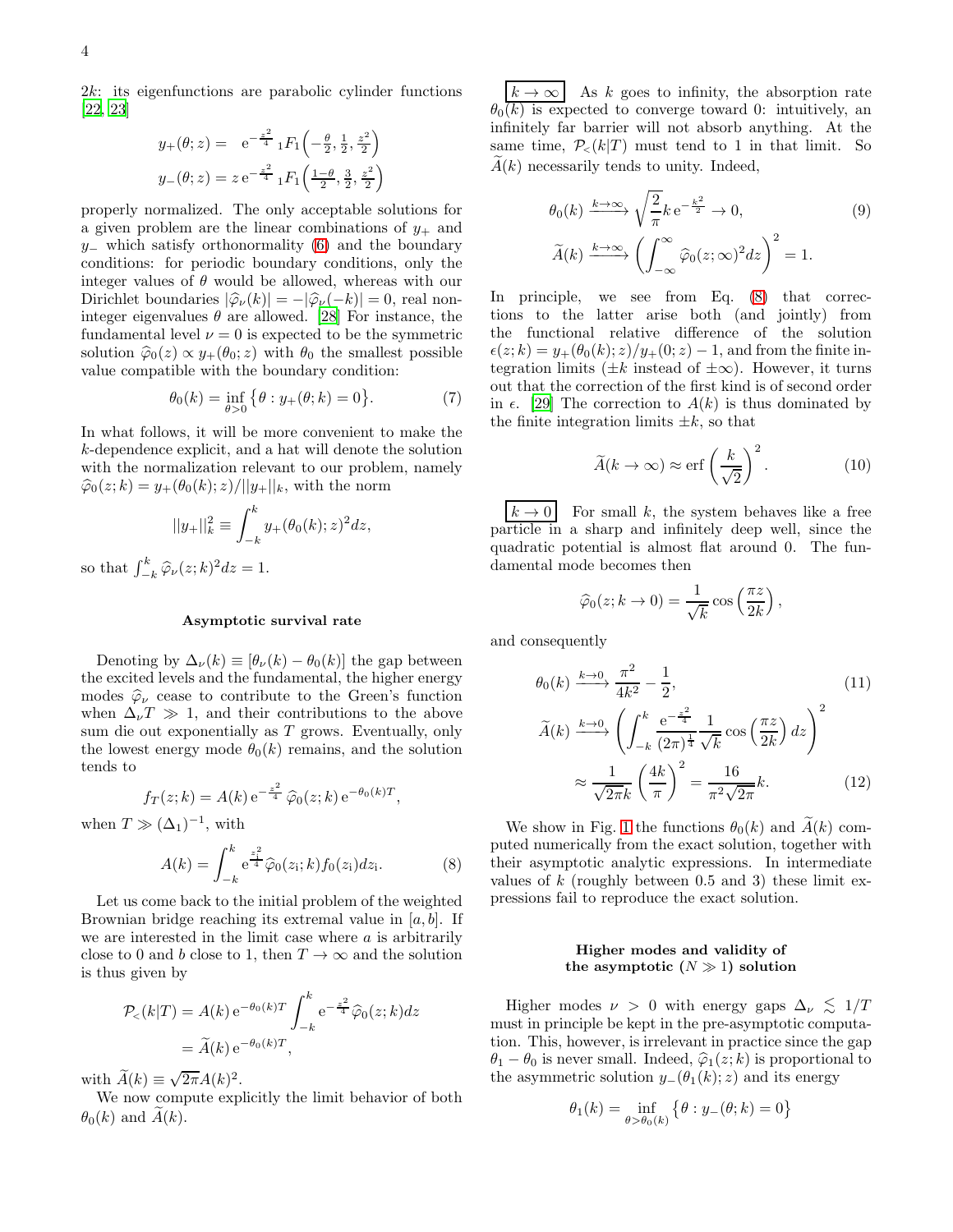

<span id="page-4-0"></span>FIG. 1: Top: Dependence of the exponent  $\theta_0$  on k; similar to Fig. 2 in Ref. [\[2](#page-5-1)], but in lin-log scale; see in particular Eqs. (9b) and (12) there. Bottom: Dependence of the prefactor  $A$  on  $k$ . The red solid lines illustrate the analytical behavior in the limiting cases  $k \to 0$  and  $k \to \infty$ .

is found numerically to be very close to  $1 + 4\theta_0(k)$ . In particular,  $\Delta_1 > 1$  (as we illustrate in Fig. [2\)](#page-4-1) and thus  $T\Delta_1 \gg 1$  will always be satisfied in cases of interest.

# IV. BACK TO GOF TESTING AND **CONCLUSION**

Let us now come back to GoF testing. In the case of a constant weight, corresponding to the classical KS test, the probability  $P_{\leq}(k|a=0, b=1)$  is well defined and has the well known KS form [\[3\]](#page-5-2):

$$
\mathcal{P}_{<}(k|a=0,b=1) = 1 - 2\sum_{n=1}^{\infty} (-1)^{n-1} e^{-2n^2 k^2},
$$



<span id="page-4-1"></span>FIG. 2:  $1/\Delta_1(k)$  saturates to 1, so that the condition  $N \gg \exp[1/\Delta_1(k)]$  is virtually always satisfied.

which, as expected, grows from 0 to 1 as  $k$  increases. The value  $k^*$  such that this probability is 95% is  $k^* \approx 1.358$ [\[4\]](#page-5-3). This can be interpreted as follows: if, for a data set of size N, the maximum value of  $\overline{Y}(u)$  is larger than  $\approx 1.358/\sqrt{N}$ , then the hypothesis that the proposed distribution is a "good fit" can be rejected with 95% confidence.

In order to convert the above calculations into a meaningful test, one must specify values of  $a$  and  $b$ . The natural choice is  $a = 1/N$  and  $b = 1 - a$ , corresponding to the min and max of the sample series. Indeed,  $a = F(\min z) \approx \frac{1}{N} \sum_{n=1}^{N} \mathbb{1}_{\{z_n \leq \min z\}} = \frac{1}{N}$ , and similarly for  $b$ . Correspondingly, the relevant value of  $T$  is given, according to Eq. [\(4\)](#page-2-1) above, by

$$
T = \ln \sqrt{\frac{b(1-a)}{a(1-b)}} \approx \ln N, \qquad N \gg 1.
$$

This leads to our central result for the cdf of the weighted maximal Kolmogorov distance  $K(\frac{1}{N+1}, \frac{N}{N+1})$  under the hypothesis that the tested and the true distributions coincide:

<span id="page-4-2"></span>
$$
S(N;k) = \mathcal{P}_{\leq}(k|\ln N) = \widetilde{A}(k)N^{-\theta_0(k)},\qquad(13)
$$

which is valid whenever  $N \gg 1$  since, as we discussed above, the energy gap  $\Delta_1$  is greater than unity.

The final cumulative distribution function (the test law) is depicted in Fig. [3](#page-5-21) for different values of the sample size  $N$ . Contrarily to the standard KS case, this distribution still depends on N. In particular, the threshold value k ∗ corresponding to a 95% confidence level increases with N. Since for large  $N, k^* \gg 1$  one can use the asymptotic expansion above, which soon becomes quite accurate, as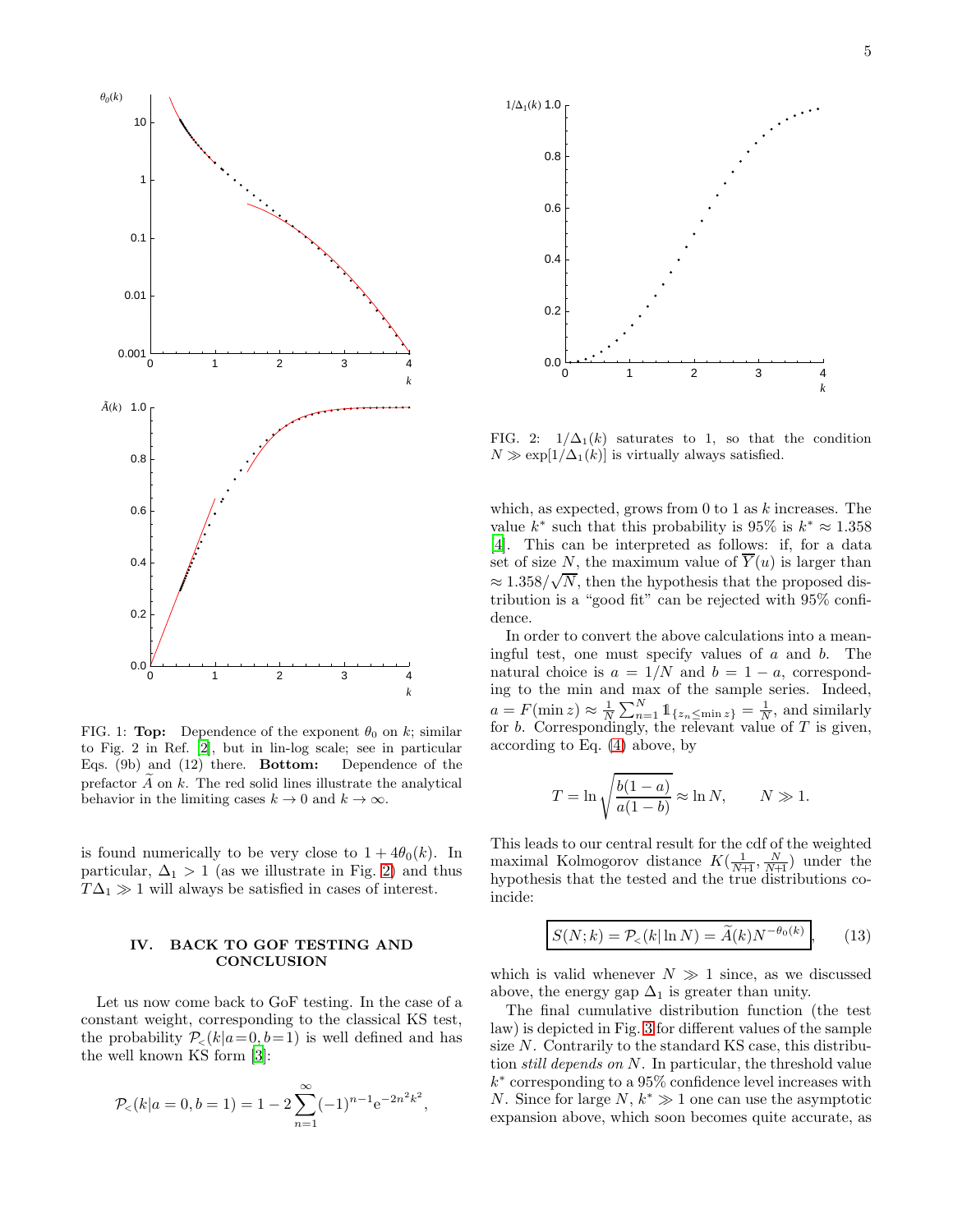

<span id="page-5-21"></span>FIG. 3: Dependence of  $S(N; k)$  on k for  $N = 10^3, 10^4, 10^5, 10^6$ (from left to right). As  $N$  grows toward infinity, the curve is shifted to the right, and eventually  $S(\infty; k)$  is zero for any k. The red solid lines illustrate the analytical behavior in the limiting cases  $k \to 0$  and  $k \to \infty$ . The horizontal grey line corresponds to a 95% confidence level.

shown in Fig. [3.](#page-5-21) This leads to:

$$
\theta_0(k^*) \approx -\frac{\ln 0.95}{\ln N} \approx \sqrt{\frac{2}{\pi}} k^* e^{-\frac{k^{*2}}{2}},
$$

- <span id="page-5-0"></span>[1] L. Turban, Journal of Physics A: Mathematical and General 25, L127 (1992).
- <span id="page-5-1"></span>[2] P. L. Krapivsky and S. Redner, American Journal of Physics 64, 546 (1996), ISSN 0002-9505.
- <span id="page-5-2"></span>[3] A. N. Kolmogorov, Giornale dell'Istituto Italiano degli Attuari 4, 83 (1933).
- <span id="page-5-3"></span>[4] N. Smirnov, The Annals of Mathematical Statistics 19, 279 (1948).
- <span id="page-5-4"></span>[5] G. Fasano and A. Franceschini, Monthly Notices of the Royal Astronomical Society 225, 155 (1987), ISSN 0035- 8711.
- [6] A. Cabaña and E. M. Cabaña, The Annals of Statistics 22, 1447 (1994), ISSN 0090-5364.
- [7] A. Cabaña and E. M. Cabaña, The Annals of Statistics 25, 2388 (1997), ISSN 0090-5364.
- <span id="page-5-5"></span>[8] J.-D. Fermanian, Journal of Multivariate Analysis 95, 119 (2005), ISSN 0047-259X.
- <span id="page-5-6"></span>[9] R. Chicheportiche and J.-P. Bouchaud, Journal of Statistical Mechanics: Theory and Experiment 2011, P09003 (2011).
- <span id="page-5-7"></span>[10] D. A. Darling, The Annals of Mathematical Statistics 28, 823 (1957), ISSN 0003-4851.
- <span id="page-5-8"></span>[11] T. W. Anderson and D. A. Darling, The Annals of Mathematical Statistics 23, 193 (1952), ISSN 0003-4851.
- <span id="page-5-9"></span>[12] P. Deheuvels, Afrika Statistika 1, 1:14 (2009).
- <span id="page-5-10"></span>[13] J. L. Doob, The Annals of Mathematical Statistics 20, 393 (1949).

which gives  $k^* \approx 3.439, 3.529, 3.597, 3.651$  for, respectively,  $N = 10^3, 10^4, 10^5, 10^6$ . For exponentially large N and to logarithmic accuracy, one has:  $k^* \sim \sqrt{2 \ln(\ln N)}$ . This variation is very slow, but one sees that as a matter of principle, the "acceptable" maximal value of the weighted distance is much larger (for large  $N$ ) than in the KS case.

In conclusion, we believe that accurate GoF tests for the extreme tails of empirical distributions is a very important issue, relevant in many contexts. We have derived exact asymptotic results for a generalization of the Kolmogorov-Smirnov test, well suited to testing the whole domain up to these extreme tails. Our final results are summarized in Eq. [\(13\)](#page-4-2) and Fig. [3.](#page-5-21) In passing, we have rederived and made more precise the result of Krapivsky and Redner [\[2\]](#page-5-1) concerning the survival probability of a diffusive particle in an expanding cage. It would be interesting to exhibit other choices of weight functions that lead to soluble survival probabilities. It would also be interesting to extend the present results to multivariate distributions, and to dependent observations, along the lines of Ref. [\[9\]](#page-5-6).

We want to thank Sid Redner for a useful discussion and for his inspiring work, and Loïc Turban for bringing Ref. [\[1\]](#page-5-0) to our attention.

- <span id="page-5-11"></span>[14] E. V. Khmaladze, Theory of Probability and its Applications 26, 240 (1982).
- <span id="page-5-12"></span>[15] A. Clauset, C. R. Shalizi, and M. E. J. Newman, SIAM review 51, 661 (2009).
- <span id="page-5-13"></span>[16] S. Redner, A guide to first-passage processes (Cambridge University Press, Cambridge, UK, 2001).
- <span id="page-5-14"></span>[17] M. Noé and G. Vandewiele, The Annals of Mathematical Statistics 39, 233 (1968).
- <span id="page-5-15"></span>[18] M. Noé, The Annals of Mathematical Statistics 43, 58 (1972).
- <span id="page-5-16"></span>[19] H. Niederhausen, The Annals of Statistics 9, 923 (1981).
- Niederhausen, Tech. Rep., Stanford University, Department of Statistics (1981), URL http://statistics.stanford.edu/~ckirby/techreports/ONR/SOL%
- <span id="page-5-17"></span>[21] R. R. Wilcox, Communications in Statistics - Simulation and Computation 18, 237 (1989).
- <span id="page-5-19"></span>[22] W. N. Mei and Y. C. Lee, Journal of Physics A: Mathematical and General 16, 1623 (1983).
- <span id="page-5-20"></span>[23] I. S. Gradshteyn and I. M. Ryzhik, Table of Integrals, Series and Products. Corrected and Enlarged Edition (Academic Press, New York, London, Toronto and Tokyo, 1980).
- <span id="page-5-22"></span>[24] M. Lladser and J. San Martín, Journal of Applied Probability 37, 511 (2000).
- <span id="page-5-23"></span>[25] O. O. Aalen and H. K. Gjessing, Lifetime Data Analysis 10, 407 (2004), ISSN 1380-7870.
- <span id="page-5-18"></span>[26] The quantity  $M$  appearing there is the volume under the